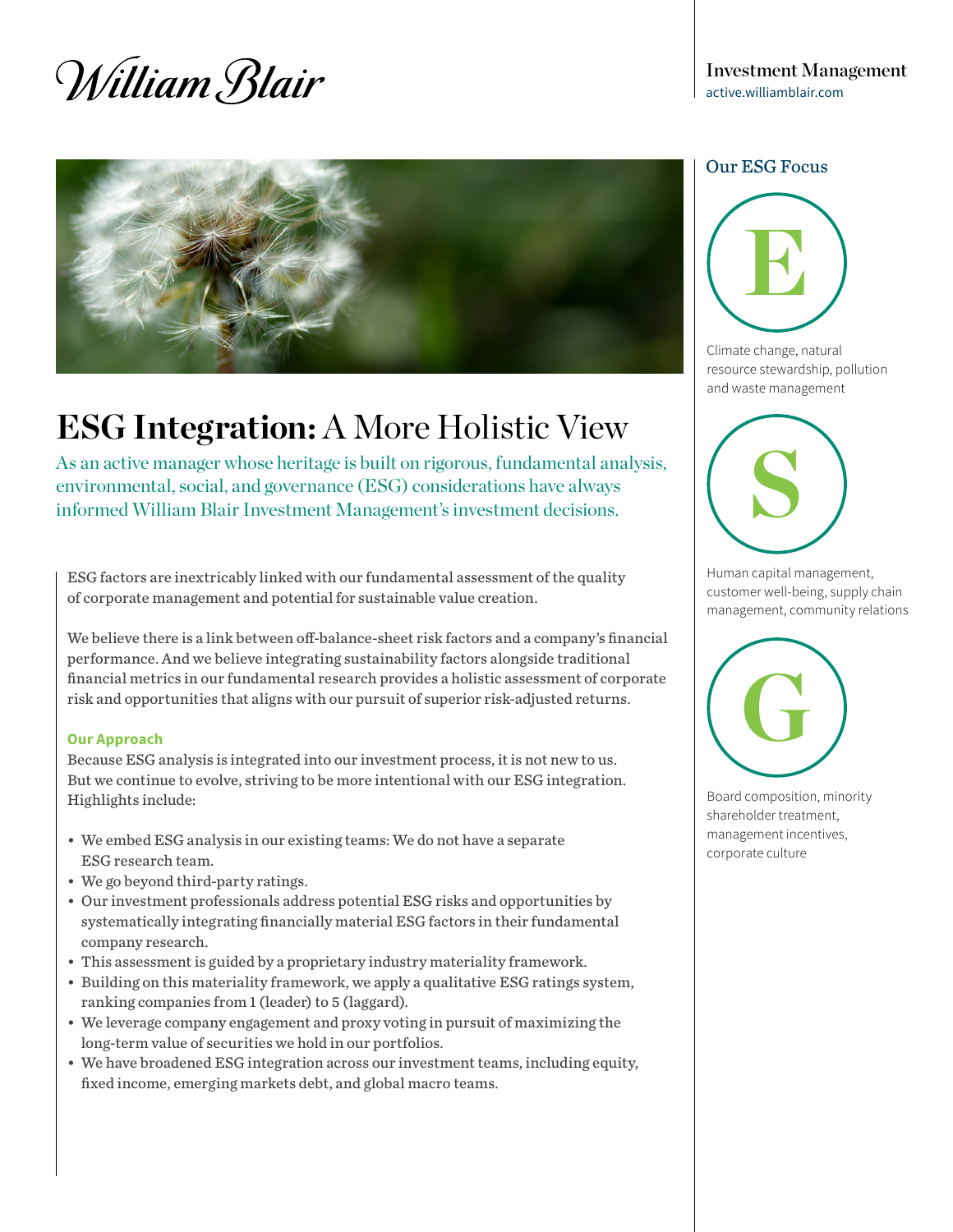#### **Our Commitments**

## William Blair Investment Management 2020 PRI Scores

| <b>PRI Reporting Module</b>      | <b>William Blair</b> | Median |  |
|----------------------------------|----------------------|--------|--|
| Listed Equity - Incorporation    | Δ+                   |        |  |
| Listed Equity - Active Ownership |                      |        |  |
| Strategy & Governance            |                      |        |  |

Per 2020 PRI Assessment Report. [See our PRI Transparency Report,](https://reporting.unpri.org/surveys/PRI-reporting-framework-2020/2818D3CB-8418-4F68-82E3-9D173606D7A7/79894dbc337a40828d895f9402aa63de/html/2/?lang=en&a=1) and review the [PRI assessment methodology.](https://www.unpri.org/reporting-and-assessment/reporting-and-assessment-archive/6567.article)

- A+ Rating for Equity Incorporation from the United Nations-Supported Principles for Responsible Investment (PRI)
- U.S. Investor Stewardship Group member
- International Corporate Governance Network member

#### **Our Results**

- 85% of our global equity and U.S. growth and core equity strategies have a lower carbon footprint than their respective benchmarks as of March 31, 2021, based on MSCI's Carbon Portfolio Analytics tool.<sup>1</sup>
- 80% of our global equity and U.S. growth and core equity strategies had higher MSCI ESG quality scores than their respective benchmarks as of March 31, 2021.<sup>2</sup>
- On a firmwide level, we also focus on being good citizens:
	- Supporting the communities where we work and live has always been at the core of William Blair's culture. We invested \$3.6 million in our communities in 2020 to nearly 2,000 charities. Our employees invested \$3.5 million to the same organizations and nearly doubled our impact through the firm's employee match programs.
	- We are committed to creating a culture based on diversity and inclusion where our colleagues feel confident to be themselves and know that their voices and perspectives will be heard and valued.
	- Environmental sustainability is a priority. Our new global headquarters was built and designed to LEED gold standards. Our energy supplier provides 10% wind power.

**1** Carbon footprint based on a portfolio's carbon emissions per million dollars invested. **2** MSCI ESG quality scores are calculated using the weighted average of the scores of portfolio holdings. Scores are based on MSCI ESG ratings and also consider rating trend of holdings and portfolio exposure to holdings in the laggard category. MSCI ESG ratings measure a company's exposure to industry-material ESG risks and its ability to manage those risks relative to peers.

Portfolio holdings are based on each strategy's representative account.

Certain information © 2020 MSCI ESG Research LLC. Reproduced by permission; no further distribution.

#### ESG Case Studies



#### **Snack Food Manufacturer**

We have engaged with management of a structurally growing snack nuts and seeds company in China to better understand their views of what ESG factors are material to their business.

The company is switching its manufacturing plants from coal to natural gas, consistent with China's broader effort to reduce its reliance on coal. Management also talks consistently about protecting its labor force by making investments in production to ensure worker compliance and safety.

Given the materiality of food safety, we requested that the company take measures to formalize supply chain oversight with policies and enforcement. We have been encouraged by management's receptivity to our feedback. These discussions are ongoing.



#### **Sustainable Decking**

Our research analysts identified a global composite decking manufacturer as a leader in its industry based on environmental best practices. The company uses recycled materials, both wood and plastics, to create its composite decking.

That means forests do not need to be decimated so consumers can have decks. The company also estimates that in 2019 it diverted 400 million pounds of plastics from landfills by using that plastic in the production of its composite decking.

In doing so, it is a key enabler of a circular economy.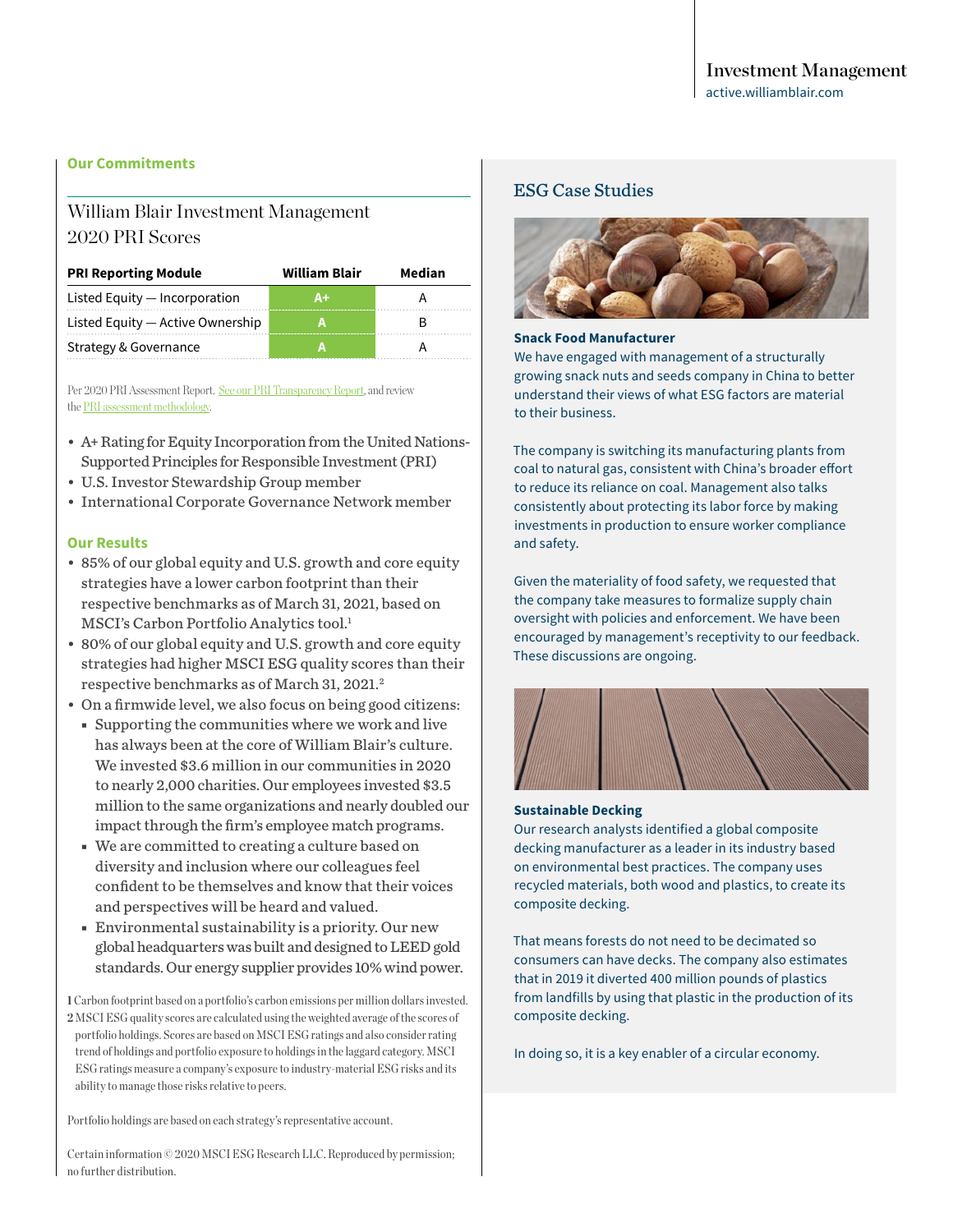#### 1990 to Present

- Investment philosophies and processes naturally aligned with sustainable investing principles
- Search for quality focused on governance

### Our Heritage **Our Commitments Our Evolution**

- UN-PRI signatory in 2011
- Formal incorporation of ESG considerations in the research process
- External data sources and integration in our research platform Summit

- Formalized ESG oversight (director of sustainable investing)
- Developed proprietary materiality framework
- Launched proprietary ESG scores
- Expanded ongoing investment team training sessions with industry experts—example topics include climate risk, governance, and executive compensation

#### **Sample ESG Data We Collect and Report**

We capture and monitor ESG ratings and company engagement activity in Summit, our research platform.

- Proprietary ESG research and ratings: company and portfolio level
- Third-party ESG ratings and data
- Company engagement activity

Here are additional ESG metrics we monitor.

- Carbon footprint vs. portfolio benchmark
	- Carbon Emissions/Per Million Invested
	- Carbon Intensity
	- Weighted Average Carbon Intensity
- Carbon emissions trend of current holdings and fossil fuel reserves vs. portfolio benchmark
- Proxy voting activity



| Based on an Investment Thermal<br>of \$1,000,000,000 | Coal (Tons) (MMBOE) | Gas | Ωil<br>(MMBOE) |
|------------------------------------------------------|---------------------|-----|----------------|
| Portfolio                                            | -                   |     |                |
| Benchmark                                            | -                   |     |                |

For illustrative purposes only.

Not intended to represent any particular William Blair portfolio or strategy.